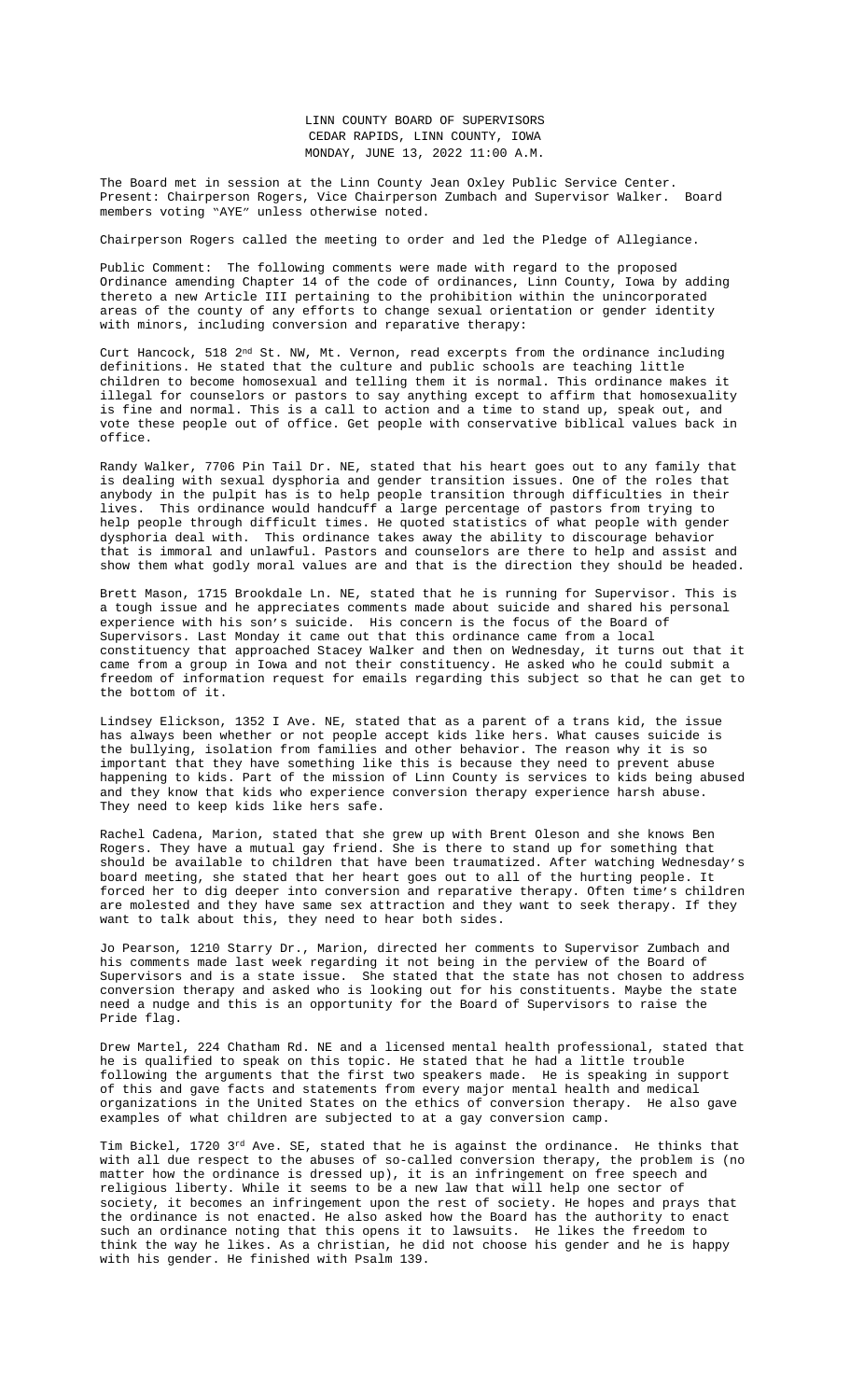Page 2 June 13, 2022

Emily Coonrod, 1576 Ironwood Dr., stated that the World Health Organization removed homosexuality from the international classification of diseases in 1990. 32 years later attempts to "cure" people is still happening. She directed her comments specifically to Supervisor Zumbach and his comment that he did not have enough knowledge to make a decision and that it should be made at the state level. This morning it is her hope she can help him learn and change his mind that could change people's lives. She continued with research data and statistics regarding conversion therapy.

Greg Happel, 613 Bartlet Ct. NW, stated that the issue reaches multiple areas. He stated that Chapter 14 of the Linn County Code of Ordinances is for Licenses, Permits and Business Regulations. While this is hidden under the guise of business and conversion therapy, it is far more than a permitting issue. He is concerned about freedom of religion. The new ruling would prohibit his freedoms in teaching his children in light of God's word. Because of the vague wording, he would be falling under a category that would be illegal. The second issue is the destruction of freedom of speech. That is unconstitutional and the Supreme Court has ruled against this. He asked if they would arrest a trans man or woman from talking to kids about negative effects that happened to them in their transition.

Bernie Hayes, 327 30<sup>th</sup> St. SE, quoted verses from the bible. God has given everyone attractions and feelings and God has given everyone the power to deal with them. He is concerned about the ordinance on two fronts, the freedom of speech and religious freedom. He is an Elder at his church. This ordinance will prevent him from talking to kids.

Susan Benya, 533 Forest Dr. SE, stated that emotional or physical abuse is illegal and if it occurs, it needs to be dealt with appropriately. The only cure for struggles facing in life is death and faith in the Lord Jesus Christ. Therapy is a tool to overcome. She spoke about things that are contained in the book "When Harry became Sally". She stated that transitioners were quoted in the book and they did not find the peace that they sought.

Janelle Gentz, 409 Maiden St., Center Point, spoke about research she did on gender dysphoria and read the definition in detail. When making counseling illegal, it is tying the hands of pastors that are able to counsel children that just need someone to talk to. The bigger issue is that someone can get too far into hormones that they cannot de-transition. She gave examples of two people that transitioned years ago and were pressured into it. She read a verse from the bible.

Kristian Fosse, 3700 Northwood Dr., stated that he is a christian and the bible is the inherent word of God. He read verses from the bible. If a christian child gets too much Disney or exposure to things in the state schools and has thoughts that are not in line with the bible, it is the duty of the parent to correct the child so that they may lead a pure and decent life. This measure today will make it impossible for a parent to seek counseling for their wayward child if they are not able to deal with the issue themselves. This measure today will trample on his freedom of religion rights granted in the first amendment of the Constitution. It also tramples on his faith and beliefs. He ended with a prayer.

Ronald Kohler, 460 Hickory Ct., Robins, stated that he is a christian and because he is a christian, he must take a stance against the ordinance. This ordinance is telling all church leaders in Linn County that they cannot advocate against this. He added that the ordinance is very confusing and difficult to read.

Lisa Olander, 1022 44<sup>th</sup> St. SE, stated that it is easy to be emotional when topics like this come up for discussion and the horrific statistics of abuses of certain therapies. The real issue is about freedom of speech. If one group of people is allowed to have that freedom and another is not, that is a violation of their first amendment rights.

Dr. Andrew Peterson, 6614 Cottage Hill Ct. NE, stated that he spoke last week about his own son. He is disappointed by misinformation presented today. Child abuse is child abuse. It has been clearly shown over and over again that these practices cause harm to the child. Gender issues are very complex and it is very important this ordinance be passed and abuse is not permitted.

Dave Doyle, 3358 Feather Ridge Rd., Toddville, stated that he learned about this ordinance in the Gazette. This ordinance will put him in jail. He is a pastor. This is bad law. Since it did not come from Linn County, who is the Board representing? If it is not practiced in Linn County, why a regulation? When adopted, it will apply only to rural Linn County residents. Creating a hodge podge of regulations that in the end will be unenforceable and opens Linn County to further litigation. This is not a gay rights issue or a conversion therapy issue; this is a parental rights issue. This ordinance will become another reason for a bone of contention with government placing a heavy hand on parents by telling them how they will raise their children.

Brian Saunders, 1100 Blairsferry Ave., Marion, stated that this ordinance does overstep the office and infringes upon the rights of parents and their children. His major concern is for the church. He is a Bishop and oversees 55,000 members in the eastern half of Iowa. He has worked closely with pastors and teachers in their church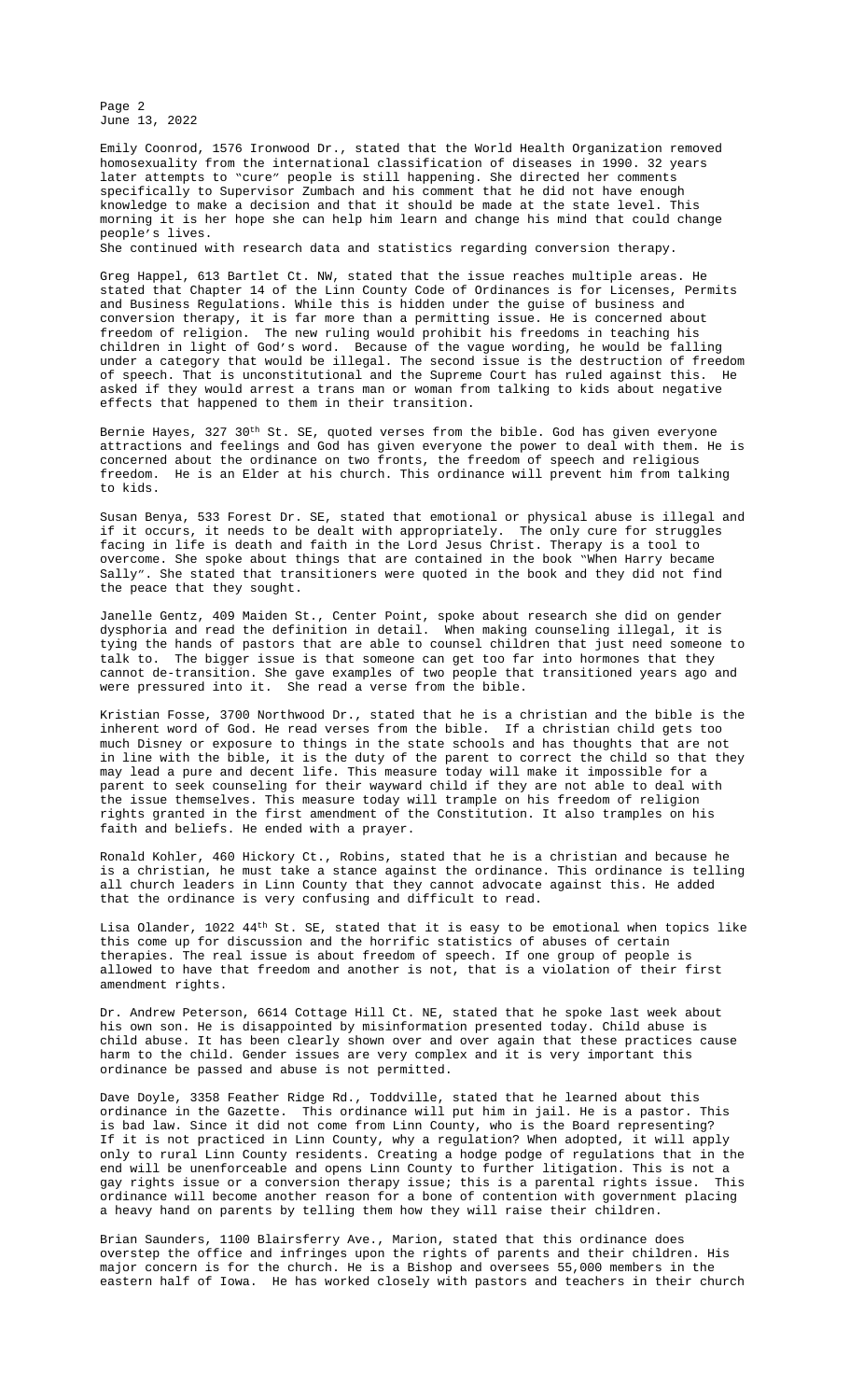are especially vulnerable and therapy can lead to depression, anxiety, drug use and suicide. 20 states have laws and regulations protecting youth from this harmful practice. Constitutionality voiced today is not an issue. She wants to make sure they protect the youth and make Linn County safe and inclusive.

Marc Banowetz, 2188 Ivanhoe Rd., stated that he spoke last week and lives in the unincorporated area of Linn County. He has not found anyone that wants this ordinance. It is coming from outside Linn County. Typically, an ordinance comes forward because something is an issue. How can the Board say what part of a licensed professional's profession they can practice? What will be next? The Board is not in the position to deny freedom of speech.

Damien Thompson, Iowa Safe Schools, Des Moines, stated that the LGBTQ students at Linn-Mar and across the state that asked for this ordinance. He presented detailed research, studies and data. The Ordinance does not curtail churches from counseling. Conversion therapy is based on a lie and is child abuse and students in Linn County have been victimized by conversion therapy. He supports the passage of this ordinance.

Becky Smith, Iowa Safe Schools, Des Moines, stated that every single student should feel safe, supported and affirmed in who they are. Being LGBTQ is not a choice, it is not an illness and cannot be changed with any mid-evil, non-scientific and abusive conversion therapy practices. There is a large published widely available body of research that states that conversion therapy efforts do not work, are not based in scientifically based practices and have been shown to have lasting mental health issues. Many individuals that do experience conversion therapy are referred to as survivors.

Kat Power, 2030 Sunland Dr. SE, asked Supervisor Zumbach what he is doing here if governing all of his people are not in his lane. Gender identity is a protected class under Iowa Civil Rights Law. Protecting this class of people is in the lane of government. She stated that Iowa Safe Schools does have their office in Des Moines as they are learning, but they do amazing work to protect the LGBTQ youth. They contact people all over the state to help these minority students with their civil rights. Their government should not be making personal decisions when it comes to protecting their citizen's basic human rights. Elected Officials have a duty to uphold laws of nation and state.

Ky Murphy, 1021 Bluestone St. NW, stated that many of the topics brought up today strayed away from the actual ordinance. He talked about things that sound like they are not accurate and explained. The ordinance does appear to restrict freedom of speech. He read excerpts from the ordinance including definitions. It restricts pastors, church leaders and counselors from representing what their thoughts are. He is 35 years old this is important to him.

Erin Faucy, 3700 Northwood Dr. NE, stated that he works in a grocery store with a lot of people that go to the local schools. Most of them, including himself, never heard about this ordinance. They really do not want more legislation, it is a burden, and they do not want stuff like this.

Wendy Hartman, Cedar Rapids, stated that she finds the ordinance to be too specific but yet too vague. There are 21 professions named. As a CNA, she can assure the Board that in no part of her training was it ever suggested that she would provide any kind of counseling to a patient or client. She believes that the way the ordinance is written is purposefully vague. She is against conversion therapy but as a citizen of this country and Linn County, she is all about the freedoms they are all granted by their existence on the planet. Is there another vehicle that could be just as effective as an ordinance? She has been coming to Board meetings for three months now, this is political theater, and this was decided before anybody came to make a statement.

Brent Oleson, Deputy Dir. of Policy & Comm. Relations, presented for third consideration an ordinance amending Chapter 14 of the code of ordinances, Linn County, Iowa by adding thereto a new Article III pertaining to the prohibition within the unincorporated areas of the county of any efforts to change sexual orientation or gender identity with minors, including conversion and reparative therapy. He stated that it will become effective upon publication. He explained that the penalty component is a civil penalty with a fine as it is a county infraction. Nobody will go to jail.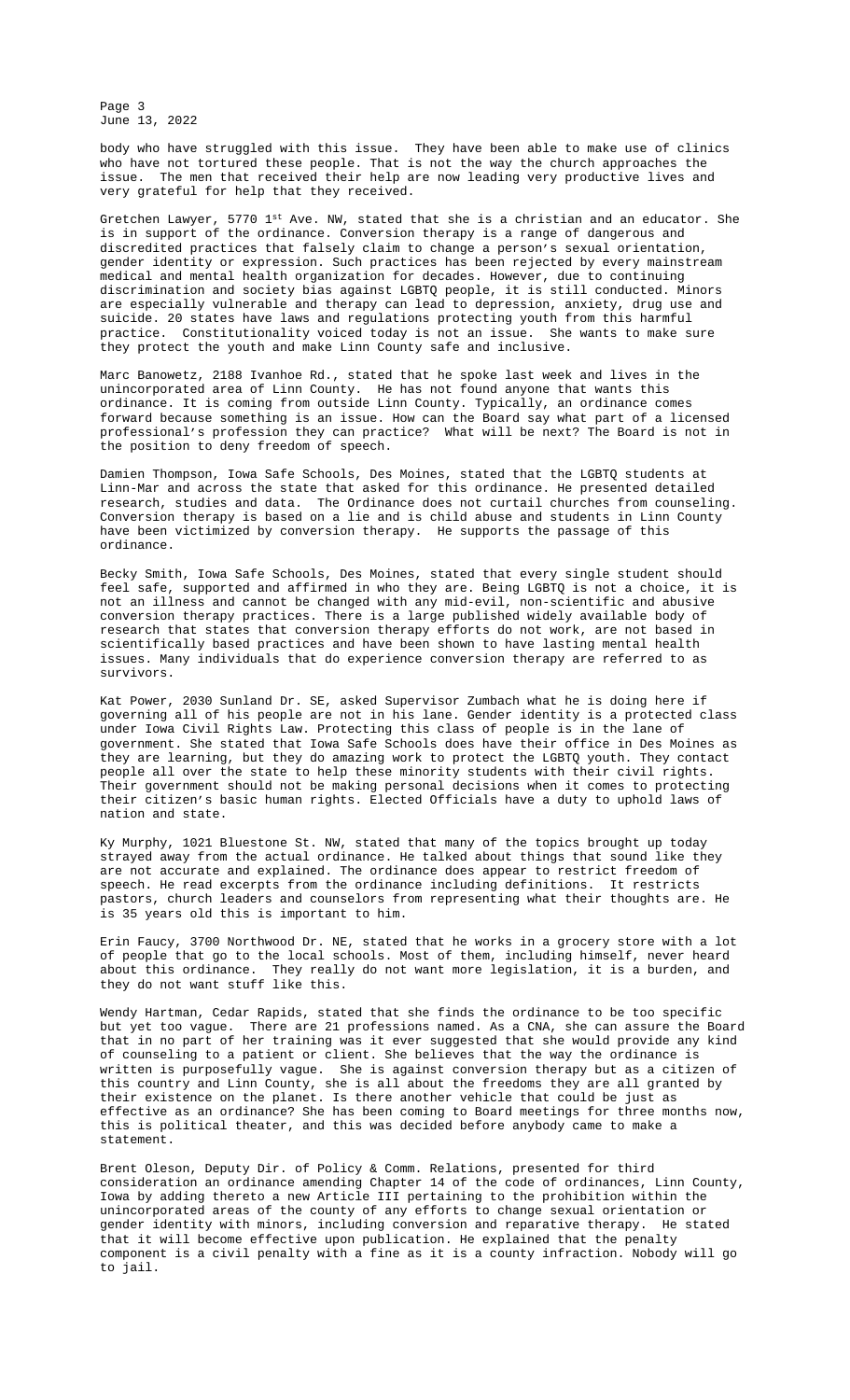the Board to do what is right based on their religious belief. The Board is to separate their own religious beliefs from articulation of public policy. The Board is called to represent all voices in the community and called to pay special attention to those folks who have been long-suffering in community and marginalized. He cannot oppose something that will protect children and particularly protect children who need it the most. He will support the ordinance.

Supervisor Zumbach stated that he echoes what Rogers and Walker said and that everyone understands that this venture started with emails from Damian Thompson to the Board. He does not believe this falls within the Board's jurisdiction. From his experience in the state legislature, he believes that Home Rule does not mean everything under the kitchen sink. This could very well end up at the state legislature and like the minimum wage issue; the debate will not be about conversion therapy. It will be about the county overstepping its authority. His no vote is not for nor against conversion therapy. It is strictly based on the fact that the county does not have the authority and it is a state issue and encourages everyone to lobby the state to take the subject up. That is why he is voting no.

Motion by Rogers, seconded by Walker to approve upon third and final consideration Ordinance #10-6-2022, amending Chapter 14 of the code of ordinances, Linn County, Iowa by adding thereto a new Article III pertaining to the prohibition within the unincorporated areas of the county of any efforts to change sexual orientation or gender identity with minors, including conversion and reparative therapy

VOTE: Walker and Rogers – Aye Zumbach - Nay

Brent Oleson presented an agreement with the City of Cedar Rapids for a Temporary Construction Easement affecting Linn County property at 800 Walford Rd. SW., namely Linn County Juvenile Detention Center for consideration of \$6,050.00 relating to roadway construction and a new roundabout. The Board will approve on Wednesday.

Mike Tertinger, Planning & Development, presented the Linn County Historic Preservation Commission Fiscal Year 2023 Preservation Grant funding recommendations in the amount of \$28,800. The Board will approve on Wednesday.

Motion by Rogers, seconded by Zumbach to open a public hearing on the plans, specifications, form of contract, and estimated total cost for the Linn County Correctional Center Video Visitation Remodel Project.

Darrin Gage, Dir. of Policy & [Admin., presented the project. There](Documents/6-6,%206-8,%206-13%20LC%20ORDINANCE%20on%20Conversion%20Therapy.pdf) were no oral or written objections.

Motion by Rogers, seconded by Zumbach to close public hearing.

Motion by Rogers, seconded by Walker to adopt Resolution 2022-6-95 A RESOLUTION GRANTING FINAL APPROVAL AND CONFIRMING THE PLANS, SPECIFICATIONS, FORM OF CONTRACT, AND ESTIMATED TOTAL COST FOR THE LINN COUNTY CORRECTIONAL CENTER VIDEO VISITATION REMODEL PROJECT WHEREAS, the Linn County, Iowa Board of Supervisors (the "Board") on May 16, 2022 approved, in [preliminary form, th](Documents/6-13%20&%206-15%20800%20Walford%20rd%20temporary%20easement%20with%20Cedar%20Rapids.pdf)e proposed plans, specifications, form of contract, and estimated total project cost (the "Contract Documents") prepared by Aspect Architecture (the "Project Architect") for the Linn County Correctional Center Video Visitation Remodel Project (the "Project"); and, WHEREAS, Linn County published a Notice of Public Hearing on the Contract Documents in ac[cordance with Iowa Code Section 331.305 and](Documents/6-13%20&%206-15%20FY23%20HPC%20Grant%20Funding%20Recommendations.pdf) Iowa Code Chapter 26; and, WHEREAS, the Board conducted a public hearing on the Contract Documents on June 13, 2022 in accordance with the published Notice of Public Hearing. BE IT THEREFORE RESOLVED that the Board hereby grants final approval to the Contract Documents referred to in this Resolution, and confirms the prior Board action granting preliminary approval to the Contract Documents, and finding the Project necessary and desirable.

Gages opened and announced a single bid from Unzeitig Const. in the amount of \$366,800 for the Linn County Correctional Center Video Visitation Remodel Project.

Public Comment: The following comments were made with regard to the Ordinance amending Chapter 14 of the code of ordinances, Linn County, Iowa by adding thereto a new Article III pertaining to the prohibition within the unincorporated areas of the county of any efforts to change sexual orientation or gender identity with minors, including conversion and reparative therapy: